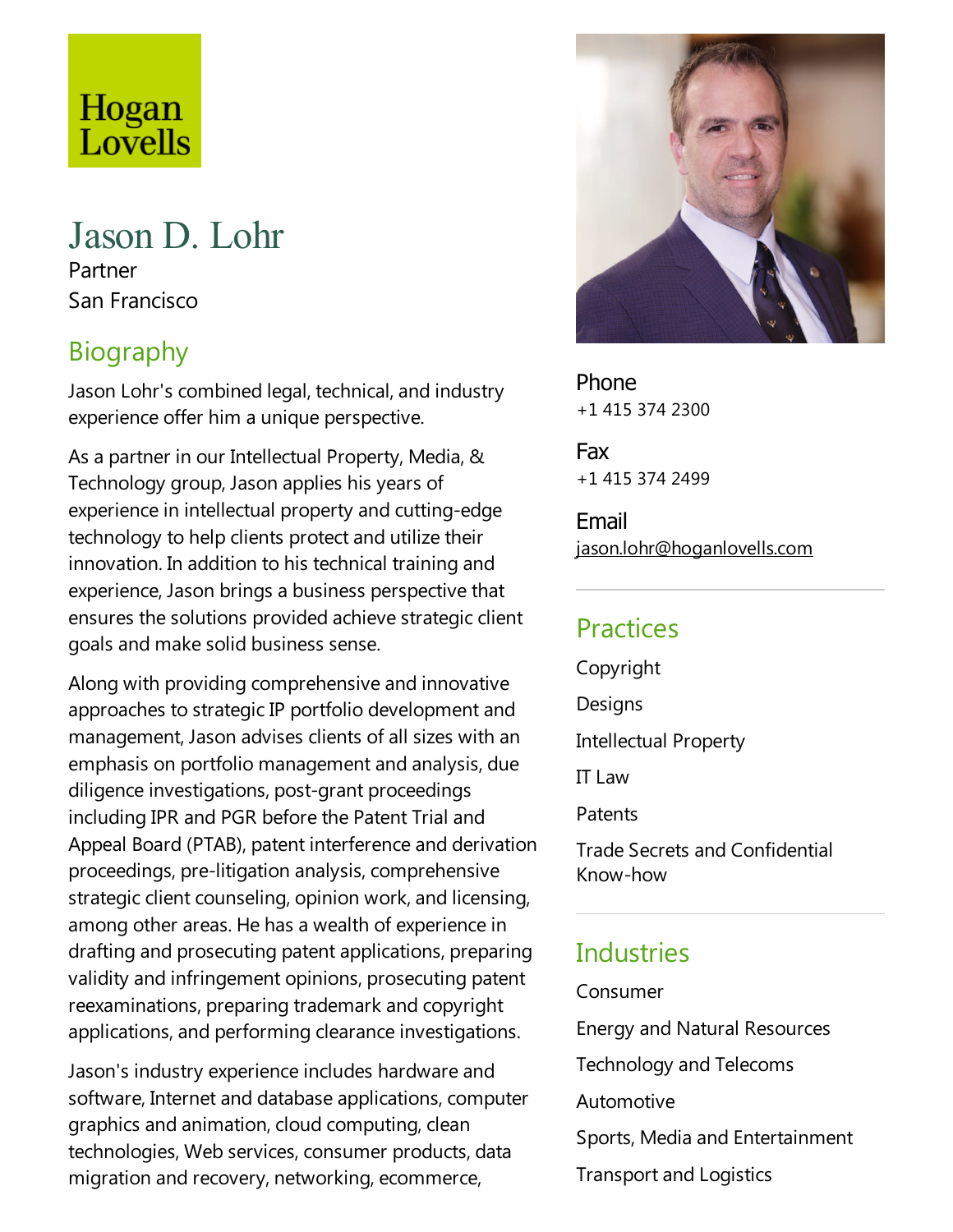electronic gaming and virtual reality, electronics, semiconductors, optics, plasmas, materials, solar technology, lasers, and medical devices.

Jason previously was a partner at two national law firms. He also worked as a software engineer developing various ecommerce, database, industrial control and monitoring, and Internet applications. He was also previously an analytical scientist doing materials research, as well as developing software for surface analysis.

# Awards and rankings

Patent Star: California, Managing IP, 2020-2021

#### Latest thinking and events

- **Hogan Lovells Podcasts** 
	- $\blacksquare$  Podcast: Talking the cure
- **News** 
	- $\blacksquare$  DABUS and the dawn of AI inventors: "the topic that patent lawyers should be monitoring"
- **Hogan Lovells Publications** 
	- **Mastering Digital podcast series**
- **News** 
	- COVID-19 IP update: Intellectual Property Office developments (UK & EPO updated)
- **Published Works** 
	- Statutory Cutoffs Remain Despite USPTO Relief For COVID-19 Law360
- **Hogan Lovells Publications** 
	- Watch: Getting to grips with basics and legal implications of AI

#### Areas of focus

IP Licensing, Commercialization,and Technology Transfer

IP Rights in Transactions

Strategic Counseling and Portfolio Development

Post-Grant Proceedings

Broadband, Internet, and Ecommerce

# Education and admissions

# Education

Certificate in Machine Learning, Massachusetts Institute of Technology, 2021

M.B.A., University of Oxford, 2014

J.D., Capital University Law School, 2000

M.S., University of Akron, 1995

#### **Memberships**

AIPLA

American Bar Association

Bar Association of California

California Bar Association

California Lawyers for the Arts

#### Bar admissions and qualifications

California

U.S. Patent and Trademark Office